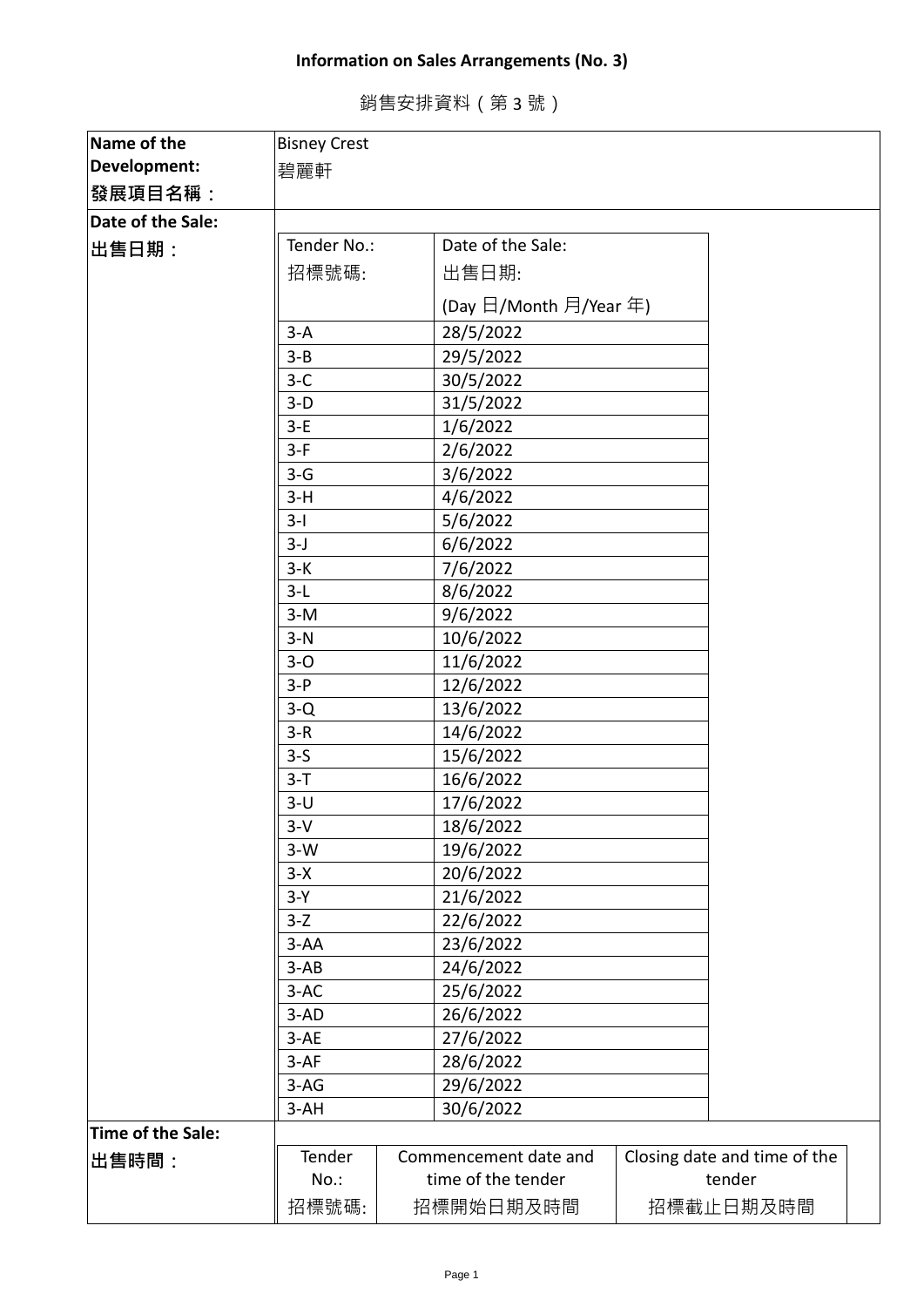|         | Date 日期          | Time 時間   | Date 日期          | Time 時間   |
|---------|------------------|-----------|------------------|-----------|
|         | (Day $\boxminus$ |           | (Day $\boxminus$ |           |
|         | /Month 月         |           | /Month 月         |           |
|         | /Year 年)         |           | /Year $\pm$ )    |           |
| $3-A$   | 28/5/2022        | 1:00 p.m. | 28/5/2022        | 4:00 p.m. |
|         |                  | 下午1時      |                  | 下午4時      |
| $3 - B$ | 29/5/2022        | 1:00 p.m. | 29/5/2022        | 4:00 p.m. |
|         |                  | 下午1時      |                  | 下午4時      |
| $3-C$   | 30/5/2022        | 1:00 p.m. | 30/5/2022        | 4:00 p.m. |
|         |                  | 下午1時      |                  | 下午4時      |
| $3-D$   | 31/5/2022        | 1:00 p.m. | 31/5/2022        | 4:00 p.m. |
|         |                  | 下午1時      |                  | 下午4時      |
| $3-E$   | 1/6/2022         | 1:00 p.m. | 1/6/2022         | 4:00 p.m. |
|         |                  | 下午1時      |                  | 下午4時      |
| $3-F$   | 2/6/2022         | 1:00 p.m. | 2/6/2022         | 4:00 p.m. |
|         |                  | 下午1時      |                  | 下午4時      |
| $3-G$   | 3/6/2022         | 1:00 p.m. | 3/6/2022         | 4:00 p.m. |
|         |                  | 下午1時      |                  | 下午4時      |
| $3-H$   | 4/6/2022         | 1:00 p.m. | 4/6/2022         | 4:00 p.m. |
|         |                  | 下午1時      |                  | 下午4時      |
| $3-I$   | 5/6/2022         | 1:00 p.m. | 5/6/2022         | 4:00 p.m. |
|         |                  | 下午1時      |                  | 下午4時      |
| $3-J$   | 6/6/2022         | 1:00 p.m. | 6/6/2022         | 4:00 p.m. |
|         |                  | 下午1時      |                  | 下午4時      |
| $3-K$   | 7/6/2022         | 1:00 p.m. | 7/6/2022         | 4:00 p.m. |
|         |                  | 下午1時      |                  | 下午4時      |
| $3-L$   | 8/6/2022         | 1:00 p.m. | 8/6/2022         | 4:00 p.m. |
|         |                  | 下午1時      |                  | 下午4時      |
| $3-M$   | 9/6/2022         | 1:00 p.m. | 9/6/2022         | 4:00 p.m. |
|         |                  | 下午1時      |                  | 下午4時      |
| $3-N$   | 10/6/2022        | 1:00 p.m. | 10/6/2022        | 4:00 p.m. |
|         |                  | 下午1時      |                  | 下午4時      |
| $3-0$   | 11/6/2022        | 1:00 p.m. | 11/6/2022        | 4:00 p.m. |
|         |                  | 下午1時      |                  | 下午4時      |
| $3-P$   | 12/6/2022        | 1:00 p.m. | 12/6/2022        | 4:00 p.m. |
|         |                  | 下午1時      |                  | 下午4時      |
| $3-Q$   | 13/6/2022        | 1:00 p.m. | 13/6/2022        | 4:00 p.m. |
|         |                  | 下午1時      |                  | 下午4時      |
| $3-R$   | 14/6/2022        | 1:00 p.m. | 14/6/2022        | 4:00 p.m. |
|         |                  | 下午1時      |                  | 下午4時      |
| $3-5$   | 15/6/2022        | 1:00 p.m. | 15/6/2022        | 4:00 p.m. |
|         |                  | 下午1時      |                  | 下午4時      |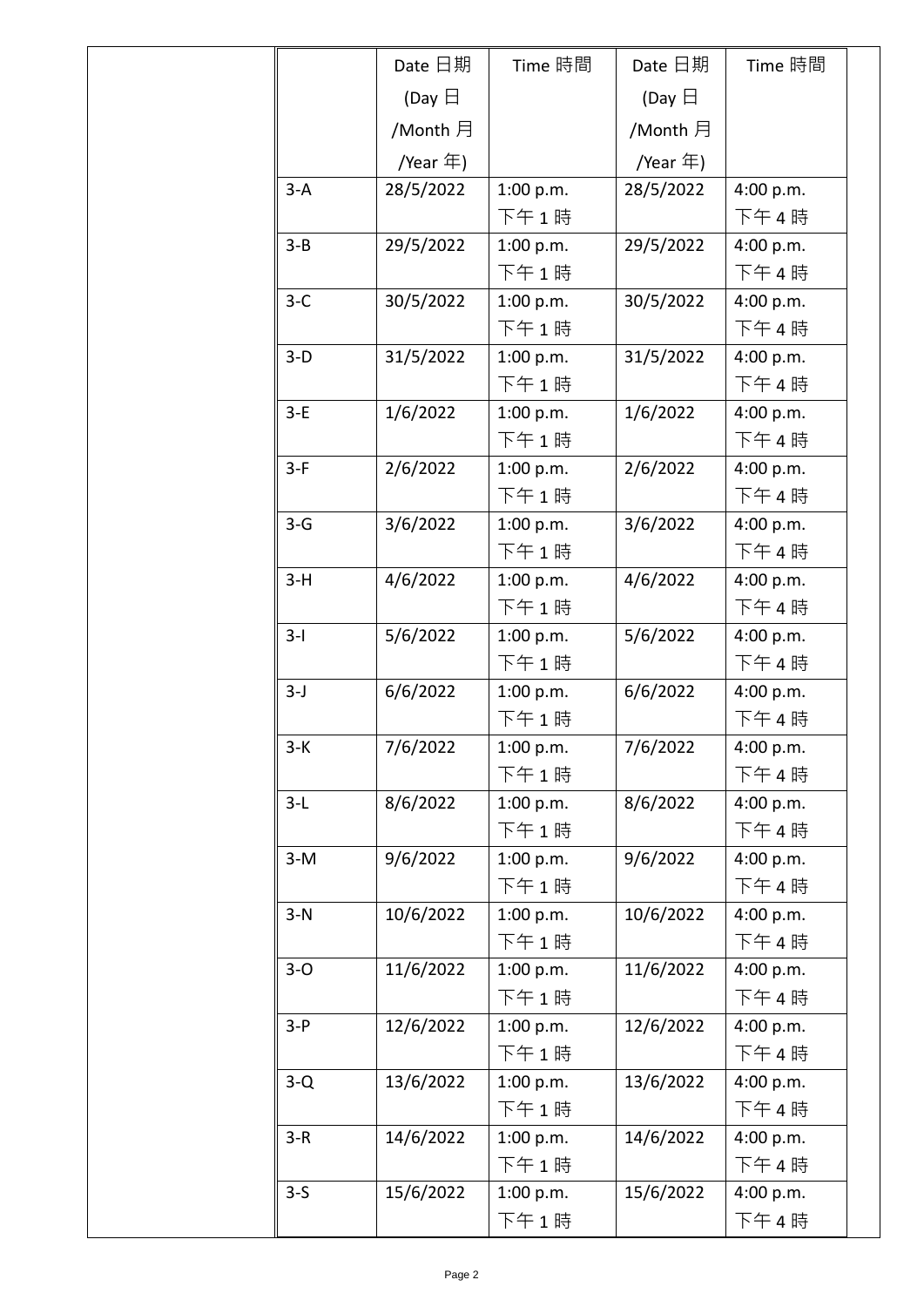|                                     | $3-T$                  | 16/6/2022      | 1:00 p.m.                                                            | 16/6/2022 | 4:00 p.m.                                                                        |  |
|-------------------------------------|------------------------|----------------|----------------------------------------------------------------------|-----------|----------------------------------------------------------------------------------|--|
|                                     |                        |                | 下午1時                                                                 |           | 下午4時                                                                             |  |
|                                     | $3-U$                  | 17/6/2022      | 1:00 p.m.                                                            | 17/6/2022 | 4:00 p.m.                                                                        |  |
|                                     |                        |                | 下午1時                                                                 |           | 下午4時                                                                             |  |
|                                     | $3-V$                  | 18/6/2022      | 1:00 p.m.                                                            | 18/6/2022 | 4:00 p.m.                                                                        |  |
|                                     |                        |                | 下午1時                                                                 |           | 下午4時                                                                             |  |
|                                     | $3-W$                  | 19/6/2022      | 1:00 p.m.                                                            | 19/6/2022 | 4:00 p.m.                                                                        |  |
|                                     |                        |                | 下午1時                                                                 |           | 下午4時                                                                             |  |
|                                     | $3-X$                  | 20/6/2022      | 1:00 p.m.                                                            | 20/6/2022 | 4:00 p.m.                                                                        |  |
|                                     |                        |                | 下午1時                                                                 |           | 下午4時                                                                             |  |
|                                     | $3-Y$                  | 21/6/2022      | 1:00 p.m.                                                            | 21/6/2022 | 4:00 p.m.                                                                        |  |
|                                     |                        |                | 下午1時                                                                 |           | 下午4時                                                                             |  |
|                                     | $3-Z$                  | 22/6/2022      | 1:00 p.m.                                                            | 22/6/2022 | 4:00 p.m.                                                                        |  |
|                                     |                        |                | 下午1時                                                                 |           | 下午4時                                                                             |  |
|                                     | $3-AA$                 | 23/6/2022      | 1:00 p.m.                                                            | 23/6/2022 | 4:00 p.m.                                                                        |  |
|                                     |                        |                | 下午1時                                                                 |           | 下午4時                                                                             |  |
|                                     | $3-AB$                 | 24/6/2022      | 1:00 p.m.                                                            | 24/6/2022 | 4:00 p.m.                                                                        |  |
|                                     |                        |                | 下午1時                                                                 |           | 下午4時                                                                             |  |
|                                     | $3-AC$                 | 25/6/2022      | 1:00 p.m.                                                            | 25/6/2022 | 4:00 p.m.                                                                        |  |
|                                     |                        |                | 下午1時                                                                 |           | 下午4時                                                                             |  |
|                                     | $3-AD$                 | 26/6/2022      | 1:00 p.m.                                                            | 26/6/2022 | 4:00 p.m.                                                                        |  |
|                                     |                        |                | 下午1時                                                                 |           | 下午4時                                                                             |  |
|                                     | $3-AE$                 | 27/6/2022      | 1:00 p.m.                                                            | 27/6/2022 | 4:00 p.m.                                                                        |  |
|                                     |                        |                | 下午1時                                                                 |           | 下午4時                                                                             |  |
|                                     | $3-AF$                 | 28/6/2022      | 1:00 p.m.                                                            | 28/6/2022 | 4:00 p.m.                                                                        |  |
|                                     |                        |                | 下午1時                                                                 |           | 下午4時                                                                             |  |
|                                     | $3-AG$                 | 29/6/2022      | 1:00 p.m.                                                            | 29/6/2022 | 4:00 p.m.                                                                        |  |
|                                     |                        |                | 下午1時                                                                 |           | 下午4時                                                                             |  |
|                                     | $3-AH$                 | 30/6/2022      | 1:00 p.m.                                                            | 30/6/2022 | 4:00 p.m.                                                                        |  |
|                                     |                        |                | 下午1時                                                                 |           | 下午4時                                                                             |  |
|                                     |                        |                |                                                                      |           |                                                                                  |  |
|                                     |                        |                | Note: Please refer to the following section entitled "Other matters" |           |                                                                                  |  |
|                                     |                        | 備註:請參閱下項「其他事項」 |                                                                      |           |                                                                                  |  |
|                                     |                        |                |                                                                      |           |                                                                                  |  |
| Place where the sale                |                        |                |                                                                      |           | 5 <sup>th</sup> Floor, Tower Two, Nina Tower, No.8 Yeung Uk Road, Tsuen Wan, New |  |
| will take place:                    | Territories, Hong Kong |                |                                                                      |           |                                                                                  |  |
| ∣出售地點:                              |                        |                | 香港新界荃灣楊屋道 8 號如心廣場第 2 座 5 樓                                           |           |                                                                                  |  |
|                                     |                        |                |                                                                      |           |                                                                                  |  |
| Number of specified                 | $\overline{4}$         |                |                                                                      |           |                                                                                  |  |
| residential properties              |                        |                |                                                                      |           |                                                                                  |  |
| that will be offered to<br>be sold: |                        |                |                                                                      |           |                                                                                  |  |
|                                     |                        |                |                                                                      |           |                                                                                  |  |
| 將提供出售的指明住                           |                        |                |                                                                      |           |                                                                                  |  |
| 宅物業的數目:                             |                        |                |                                                                      |           |                                                                                  |  |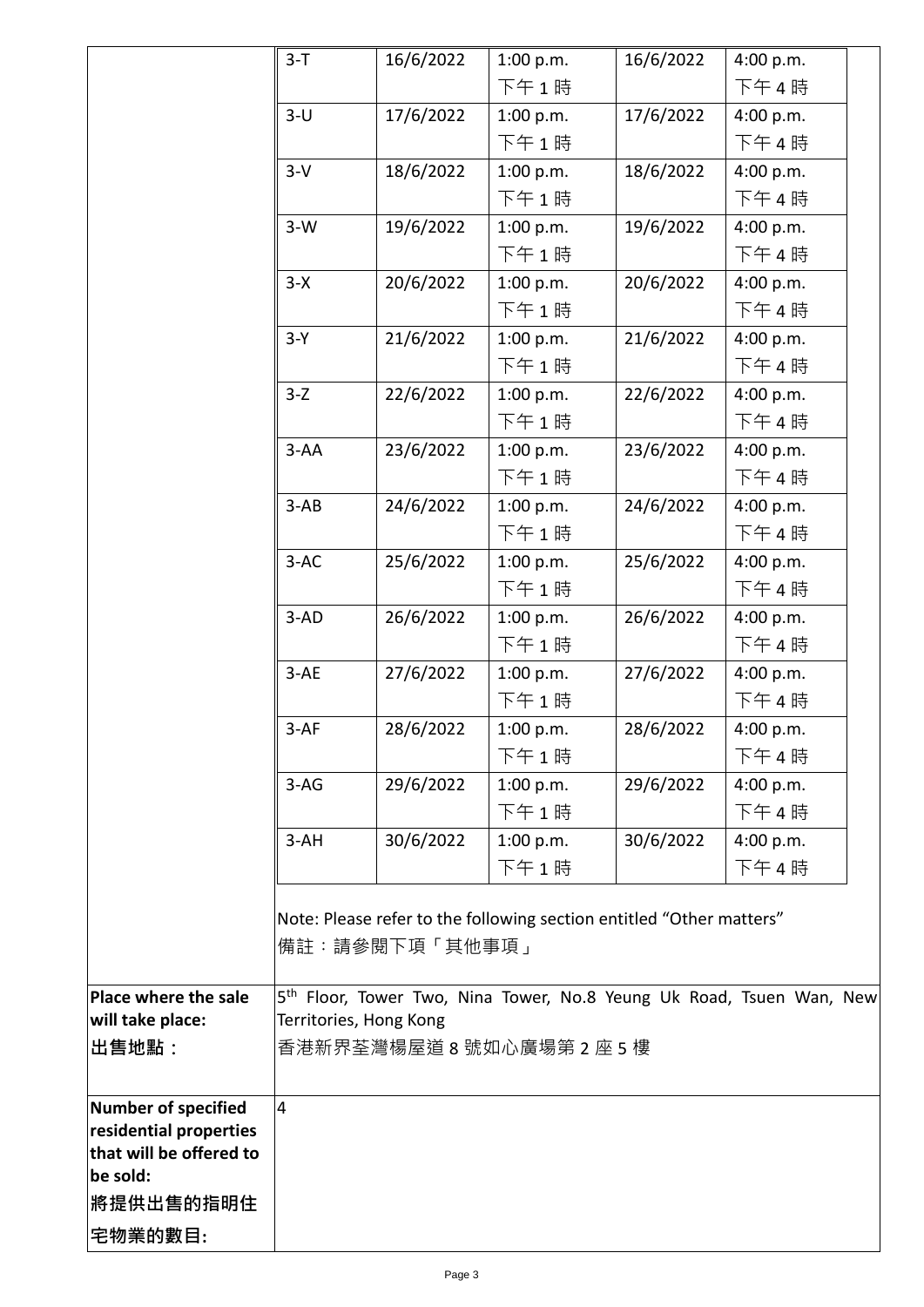| Description of the specified residential properties that will be offered to be sold:<br><b> 將提供出售的指明住宅物業的描述:</b><br> The following units at the Lower Block of Bisney Crest 以下在碧麗軒低座的單位:<br> 1. Unit-05 on Ground Floor and First Floor 地下及一樓單位-05<br> 2. Unit-06 on Ground Floor and First Floor 地下及一樓單位-06                       |                                                                                                                                                                                                        |
|------------------------------------------------------------------------------------------------------------------------------------------------------------------------------------------------------------------------------------------------------------------------------------------------------------------------------------|--------------------------------------------------------------------------------------------------------------------------------------------------------------------------------------------------------|
|                                                                                                                                                                                                                                                                                                                                    |                                                                                                                                                                                                        |
|                                                                                                                                                                                                                                                                                                                                    |                                                                                                                                                                                                        |
|                                                                                                                                                                                                                                                                                                                                    |                                                                                                                                                                                                        |
|                                                                                                                                                                                                                                                                                                                                    |                                                                                                                                                                                                        |
|                                                                                                                                                                                                                                                                                                                                    |                                                                                                                                                                                                        |
| 3. Unit-15 on Second Floor and Third Floor 二樓及三樓單位-15                                                                                                                                                                                                                                                                              |                                                                                                                                                                                                        |
| 4. Unit-16 on Second Floor and Third Floor 二樓及三樓單位-16                                                                                                                                                                                                                                                                              |                                                                                                                                                                                                        |
| The method to be used to determine the order of priority in which each of the persons interested in<br>purchasing any of the specified residential properties may select the residential property that the<br>person wishes to purchase:                                                                                           |                                                                                                                                                                                                        |
| <sup> </sup> 將會使用何種方法決定有意購買該等指明住宅物業的每名人士可揀選其意欲購買的住宅物業的優                                                                                                                                                                                                                                                                            |                                                                                                                                                                                                        |
| 先次序:                                                                                                                                                                                                                                                                                                                               |                                                                                                                                                                                                        |
| Sale by Tender – see details and particulars in the relevant tender notice.<br> 以招標方式出售 - 請參閱相關招標公告的細節和詳情。                                                                                                                                                                                                                         |                                                                                                                                                                                                        |
| the Conditions of Sale) which will be made available for viewing and collection at 5 <sup>th</sup> Floor, Tower Two,<br>Nina Tower, No.8 Yeung Uk Road, Tsuen Wan, New Territories, Hong Kong free of charge during the<br>following periods:<br> 有興趣購買之買家請參閱招標文件(包括招標公告、要約表格及出售條款)。招標文件(包括招標公<br> 告、要約表格及出售條款) 可於以下時段於售樓處免費參閱及領取: |                                                                                                                                                                                                        |
| Tender<br>Specified residential properties<br>that will be offered to be sold<br>$No.$ :<br>招標號碼:<br>將提供出售的指明住宅物業                                                                                                                                                                                                                  | Tender Document (including the Tender Notice,<br>Offer Form and the Conditions of Sale) will be<br>made available for viewing and collection during<br>the following periods<br>招標文件(包括招標公告、要約表格及出售條款) |
|                                                                                                                                                                                                                                                                                                                                    | 可於以下時段參閱及領取                                                                                                                                                                                            |
| Date 日期                                                                                                                                                                                                                                                                                                                            | Time 時間                                                                                                                                                                                                |
| (Day $\boxdot$ /Month $\boxdot$                                                                                                                                                                                                                                                                                                    |                                                                                                                                                                                                        |
| /Year 年)                                                                                                                                                                                                                                                                                                                           |                                                                                                                                                                                                        |
| $3-A$<br>All<br>specified<br>residential<br>the<br>25/5/2022 to 至<br>properties set out in the Sales<br>28/5/2022<br>Arrangements (Please refer to the<br>following section entitled "Other<br>matters")<br>所有於銷售安排中列出的指明住                                                                                                         | From 11:00 a.m. to 4:00 p.m.<br>由上午11時至下午4時                                                                                                                                                            |
| 宅物業 (請參閱下項 「其他事項」)                                                                                                                                                                                                                                                                                                                 |                                                                                                                                                                                                        |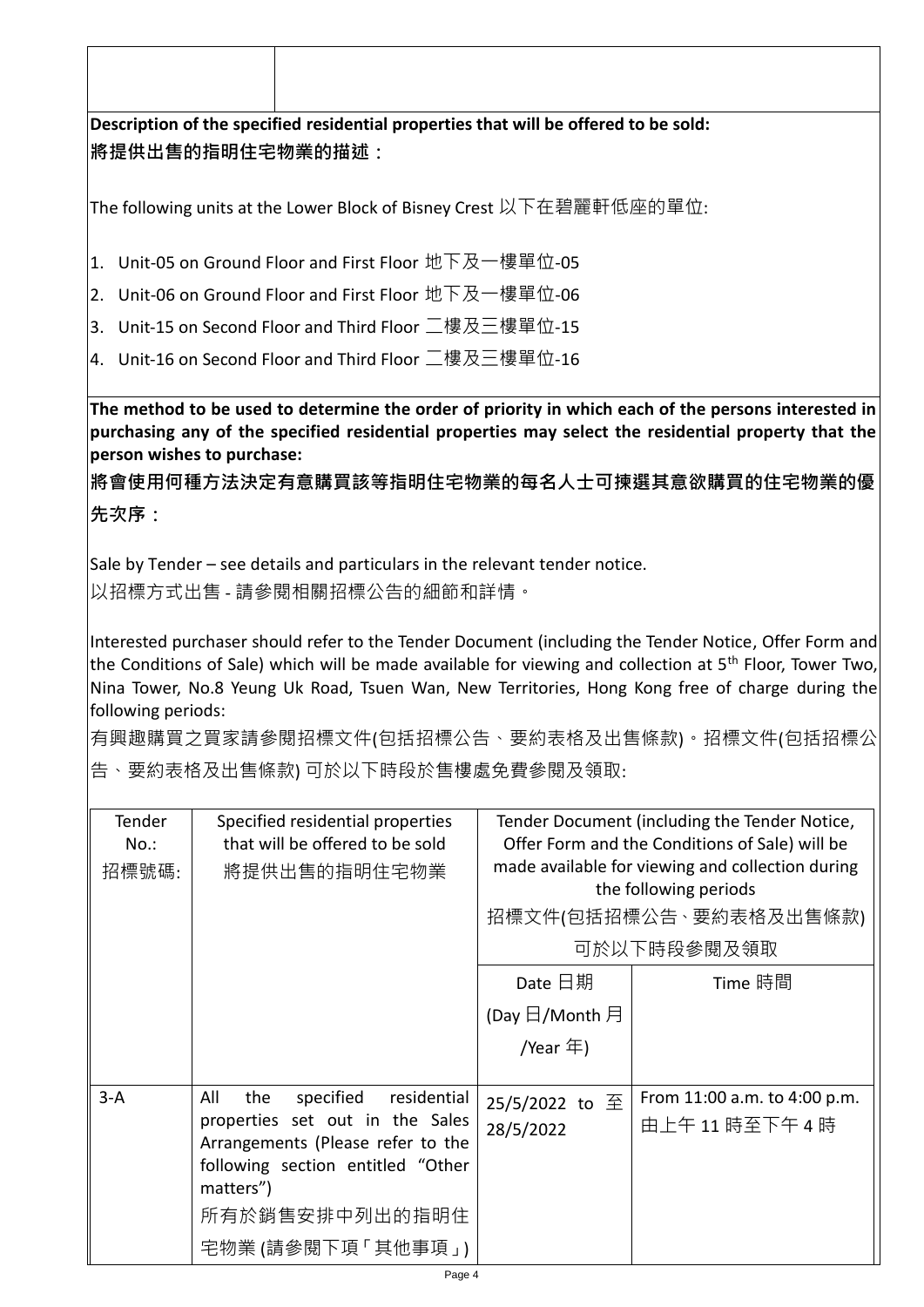| $3 - B$ | All the available and remaining<br>specified residential properties<br>所有可供出售及餘下的指明住宅<br>物業 | 29/5/2022 | From 11:00 a.m. to 4:00 p.m.<br>由上午11時至下午4時 |
|---------|---------------------------------------------------------------------------------------------|-----------|---------------------------------------------|
| $3-C$   | All the available and remaining<br>specified residential properties<br>所有可供出售及餘下的指明住宅<br>物業 | 30/5/2022 | From 11:00 a.m. to 4:00 p.m.<br>由上午11時至下午4時 |
| $3-D$   | All the available and remaining<br>specified residential properties<br>所有可供出售及餘下的指明住宅<br>物業 | 31/5/2022 | From 11:00 a.m. to 4:00 p.m.<br>由上午11時至下午4時 |
| $3-E$   | All the available and remaining<br>specified residential properties<br>所有可供出售及餘下的指明住宅<br>物業 | 1/6/2022  | From 11:00 a.m. to 4:00 p.m.<br>由上午11時至下午4時 |
| $3-F$   | All the available and remaining<br>specified residential properties<br>所有可供出售及餘下的指明住宅<br>物業 | 2/6/2022  | From 11:00 a.m. to 4:00 p.m.<br>由上午11時至下午4時 |
| $3-G$   | All the available and remaining<br>specified residential properties<br>所有可供出售及餘下的指明住宅<br>物業 | 3/6/2022  | From 11:00 a.m. to 4:00 p.m.<br>由上午11時至下午4時 |
| $3-H$   | All the available and remaining<br>specified residential properties<br>所有可供出售及餘下的指明住宅<br>物業 | 4/6/2022  | From 11:00 a.m. to 4:00 p.m.<br>由上午11時至下午4時 |
| $3-I$   | All the available and remaining<br>specified residential properties<br>所有可供出售及餘下的指明住宅<br>物業 | 5/6/2022  | From 11:00 a.m. to 4:00 p.m.<br>由上午11時至下午4時 |
| $3-J$   | All the available and remaining<br>specified residential properties<br>所有可供出售及餘下的指明住宅<br>物業 | 6/6/2022  | From 11:00 a.m. to 4:00 p.m.<br>由上午11時至下午4時 |
| $3-K$   | All the available and remaining<br>specified residential properties<br>所有可供出售及餘下的指明住宅<br>物業 | 7/6/2022  | From 11:00 a.m. to 4:00 p.m.<br>由上午11時至下午4時 |
| $3-L$   | All the available and remaining<br>specified residential properties<br>所有可供出售及餘下的指明住宅<br>物業 | 8/6/2022  | From 11:00 a.m. to 4:00 p.m.<br>由上午11時至下午4時 |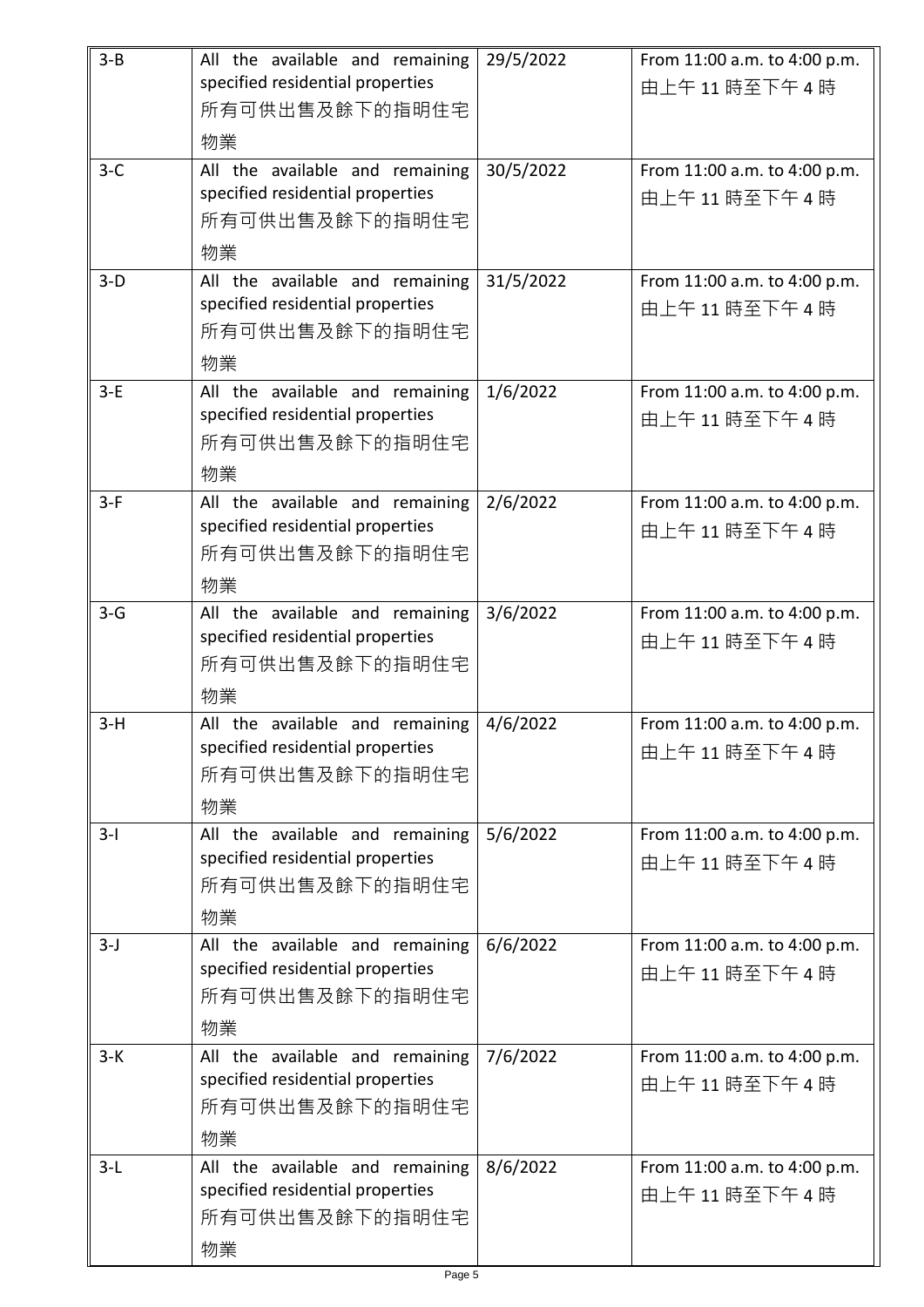| $3-M$ | All the available and remaining<br>specified residential properties<br>所有可供出售及餘下的指明住宅<br>物業 | 9/6/2022  | From 11:00 a.m. to 4:00 p.m.<br>由上午11時至下午4時 |
|-------|---------------------------------------------------------------------------------------------|-----------|---------------------------------------------|
| $3-N$ | All the available and remaining<br>specified residential properties<br>所有可供出售及餘下的指明住宅<br>物業 | 10/6/2022 | From 11:00 a.m. to 4:00 p.m.<br>由上午11時至下午4時 |
| $3-0$ | All the available and remaining<br>specified residential properties<br>所有可供出售及餘下的指明住宅<br>物業 | 11/6/2022 | From 11:00 a.m. to 4:00 p.m.<br>由上午11時至下午4時 |
| $3-P$ | All the available and remaining<br>specified residential properties<br>所有可供出售及餘下的指明住宅<br>物業 | 12/6/2022 | From 11:00 a.m. to 4:00 p.m.<br>由上午11時至下午4時 |
| $3-Q$ | All the available and remaining<br>specified residential properties<br>所有可供出售及餘下的指明住宅<br>物業 | 13/6/2022 | From 11:00 a.m. to 4:00 p.m.<br>由上午11時至下午4時 |
| $3-R$ | All the available and remaining<br>specified residential properties<br>所有可供出售及餘下的指明住宅<br>物業 | 14/6/2022 | From 11:00 a.m. to 4:00 p.m.<br>由上午11時至下午4時 |
| $3-5$ | All the available and remaining<br>specified residential properties<br>所有可供出售及餘下的指明住宅<br>物業 | 15/6/2022 | From 11:00 a.m. to 4:00 p.m.<br>由上午11時至下午4時 |
| $3-T$ | All the available and remaining<br>specified residential properties<br>所有可供出售及餘下的指明住宅<br>物業 | 16/6/2022 | From 11:00 a.m. to 4:00 p.m.<br>由上午11時至下午4時 |
| $3-U$ | All the available and remaining<br>specified residential properties<br>所有可供出售及餘下的指明住宅<br>物業 | 17/6/2022 | From 11:00 a.m. to 4:00 p.m.<br>由上午11時至下午4時 |
| $3-V$ | All the available and remaining<br>specified residential properties<br>所有可供出售及餘下的指明住宅<br>物業 | 18/6/2022 | From 11:00 a.m. to 4:00 p.m.<br>由上午11時至下午4時 |
| $3-W$ | All the available and remaining<br>specified residential properties<br>所有可供出售及餘下的指明住宅<br>物業 | 19/6/2022 | From 11:00 a.m. to 4:00 p.m.<br>由上午11時至下午4時 |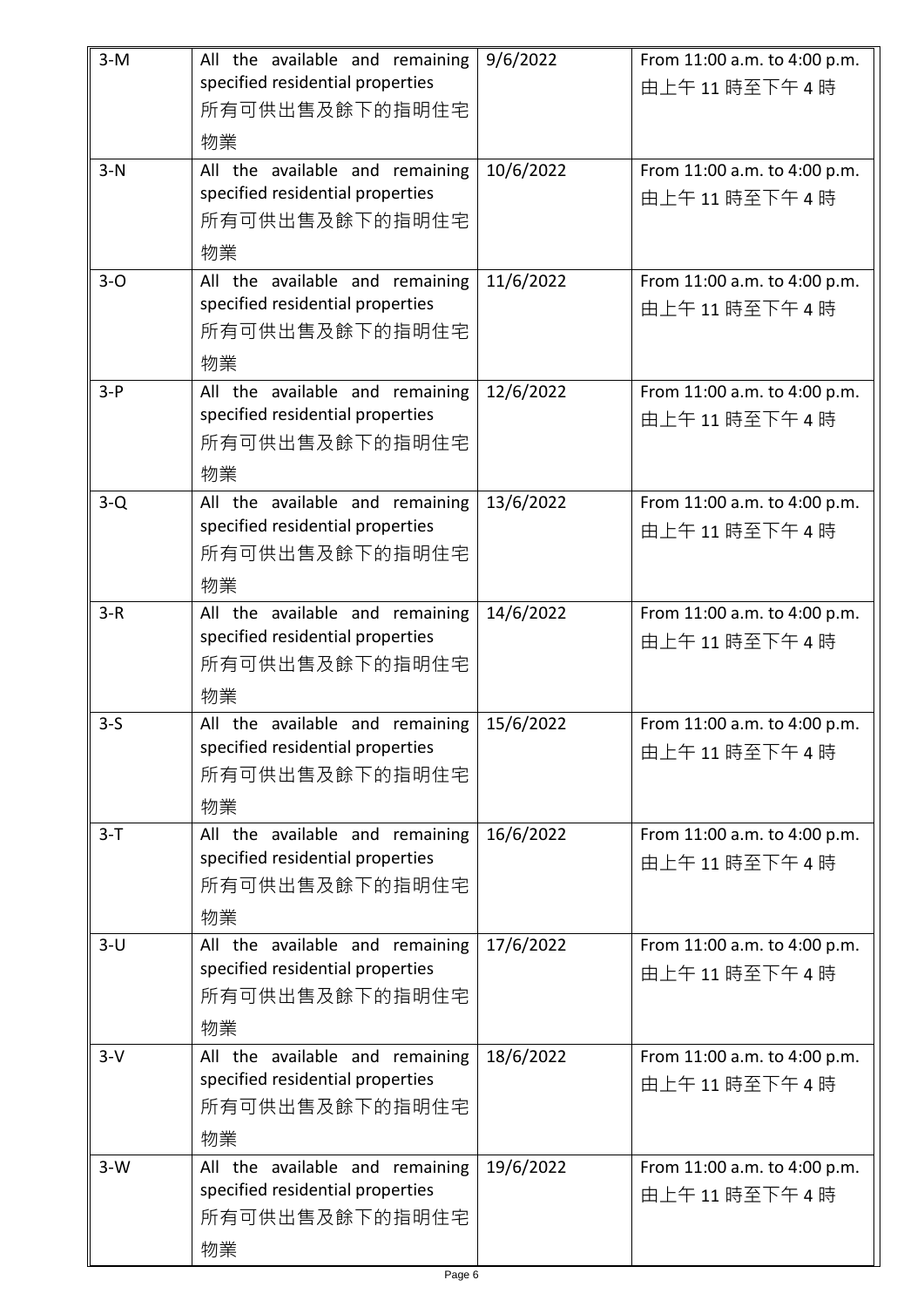| $3-X$    | All the available and remaining<br>specified residential properties<br>所有可供出售及餘下的指明住宅<br>物業 | 20/6/2022 | From 11:00 a.m. to 4:00 p.m.<br>由上午11時至下午4時 |
|----------|---------------------------------------------------------------------------------------------|-----------|---------------------------------------------|
| $3-Y$    | All the available and remaining<br>specified residential properties<br>所有可供出售及餘下的指明住宅<br>物業 | 21/6/2022 | From 11:00 a.m. to 4:00 p.m.<br>由上午11時至下午4時 |
| $3-Z$    | All the available and remaining<br>specified residential properties<br>所有可供出售及餘下的指明住宅<br>物業 | 22/6/2022 | From 11:00 a.m. to 4:00 p.m.<br>由上午11時至下午4時 |
| $3 - AA$ | All the available and remaining<br>specified residential properties<br>所有可供出售及餘下的指明住宅<br>物業 | 23/6/2022 | From 11:00 a.m. to 4:00 p.m.<br>由上午11時至下午4時 |
| $3-AB$   | All the available and remaining<br>specified residential properties<br>所有可供出售及餘下的指明住宅<br>物業 | 24/6/2022 | From 11:00 a.m. to 4:00 p.m.<br>由上午11時至下午4時 |
| $3-AC$   | All the available and remaining<br>specified residential properties<br>所有可供出售及餘下的指明住宅<br>物業 | 25/6/2022 | From 11:00 a.m. to 4:00 p.m.<br>由上午11時至下午4時 |
| $3-AD$   | All the available and remaining<br>specified residential properties<br>所有可供出售及餘下的指明住宅<br>物業 | 26/6/2022 | From 11:00 a.m. to 4:00 p.m.<br>由上午11時至下午4時 |
| $3-AE$   | All the available and remaining<br>specified residential properties<br>所有可供出售及餘下的指明住宅<br>物業 | 27/6/2022 | From 11:00 a.m. to 4:00 p.m.<br>由上午11時至下午4時 |
| $3-AF$   | All the available and remaining<br>specified residential properties<br>所有可供出售及餘下的指明住宅<br>物業 | 28/6/2022 | From 11:00 a.m. to 4:00 p.m.<br>由上午11時至下午4時 |
| $3-AG$   | All the available and remaining<br>specified residential properties<br>所有可供出售及餘下的指明住宅<br>物業 | 29/6/2022 | From 11:00 a.m. to 4:00 p.m.<br>由上午11時至下午4時 |
| $3-AH$   | All the available and remaining<br>specified residential properties<br>所有可供出售及餘下的指明住宅<br>物業 | 30/6/2022 | From 11:00 a.m. to 4:00 p.m.<br>由上午11時至下午4時 |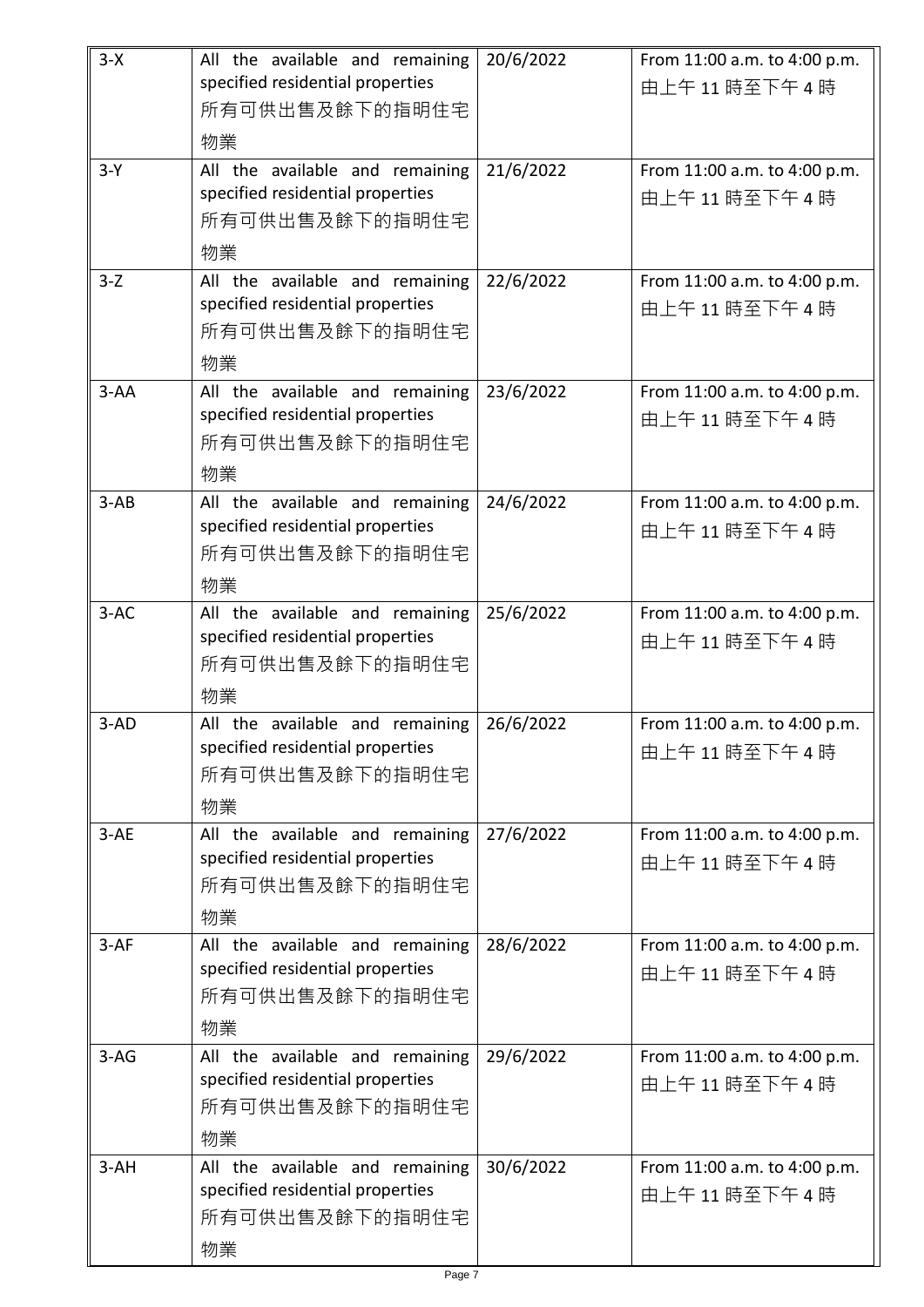Please refer to the following section entitled "Other matters". 請參閱下項「其他事項」。

**The method to be used, where 2 or more persons are interested in purchasing a particular specified residential property, to determine the order of priority in which each of those persons may proceed with the purchase:**

**在有兩人或多於兩人有意購買同一個指明住宅物業的情況下,將會使用何種方法決定每名該等人 士可購買該物業的優先次序:**

Please refer to the above method and "Other matters". 請參照上述方法及「其他事項」。

## **Other matters:**

**其他事項:**

1. The Vendor does not bind itself to review, consider or accept the highest tender or any tender, and has the absolute right(s):-

賣方無必要閱覽、考慮或接納出價最高的投標或任何投標, 並有絕對權利以 :-

(a) to accept any submitted tender for any or all of the specified residential properties (herein offered to be sold) at any time before the closing date and time of the tender by amending this Sales Arrangements or any other appropriate means; 在招標截止日期及時間前的任何時間透過更改本銷售安排或其他合適的方式以接納已提

交的有關任何或所有(在此銷售安排供出售的)指明住宅物業的投標;

(b) to reject any tender or withdraw any or all of the specified residential properties (herein offered to be sold) from sale at any time before the acceptance of any submitted tender by amending this Sales Arrangements or any other appropriate means;

於接納任何已提交的投標前的任何時間拒絕任何投標或透過更改本銷售安排或其他合適

的方式以撤回出售任何或所有(在此銷售安排供出售的)指明住宅物業;

(c) to sell or dispose of any or all of the specified residential properties (herein offered to be sold) to any person by any method from time to time by amending this Sales Arrangements or any other appropriate means;

不時透過更改本銷售安排或其他合適的方式以任何方法向任何人士出售或處置任何或所 有(在此銷售安排供出售的)指明住宅物業;

- (d) to adjust the closing date and/or time of the tender for any or all of the specified residential properties (herein offered to be sold) from time to time by amending this Sales Arrangements or any other appropriate means; and 不時透過更改本銷售安排或其他合適的方式以調整任何或所有(在此銷售安排供出售的) 指明住宅物業的招標截止日期及/或時間;及
- (e) to disqualify any non-conforming tenders. 取消任何不符合要求之投標的資格。
- 2. The specified residential properties are available for viewing by tenderers by prior appointment. Tenderers are invited and advised to view the specified residential properties before submission of tender offer.

指明住宅物業現正開放予已預約的投標者參觀,特此邀請並建議投標者在入標前參觀指明住